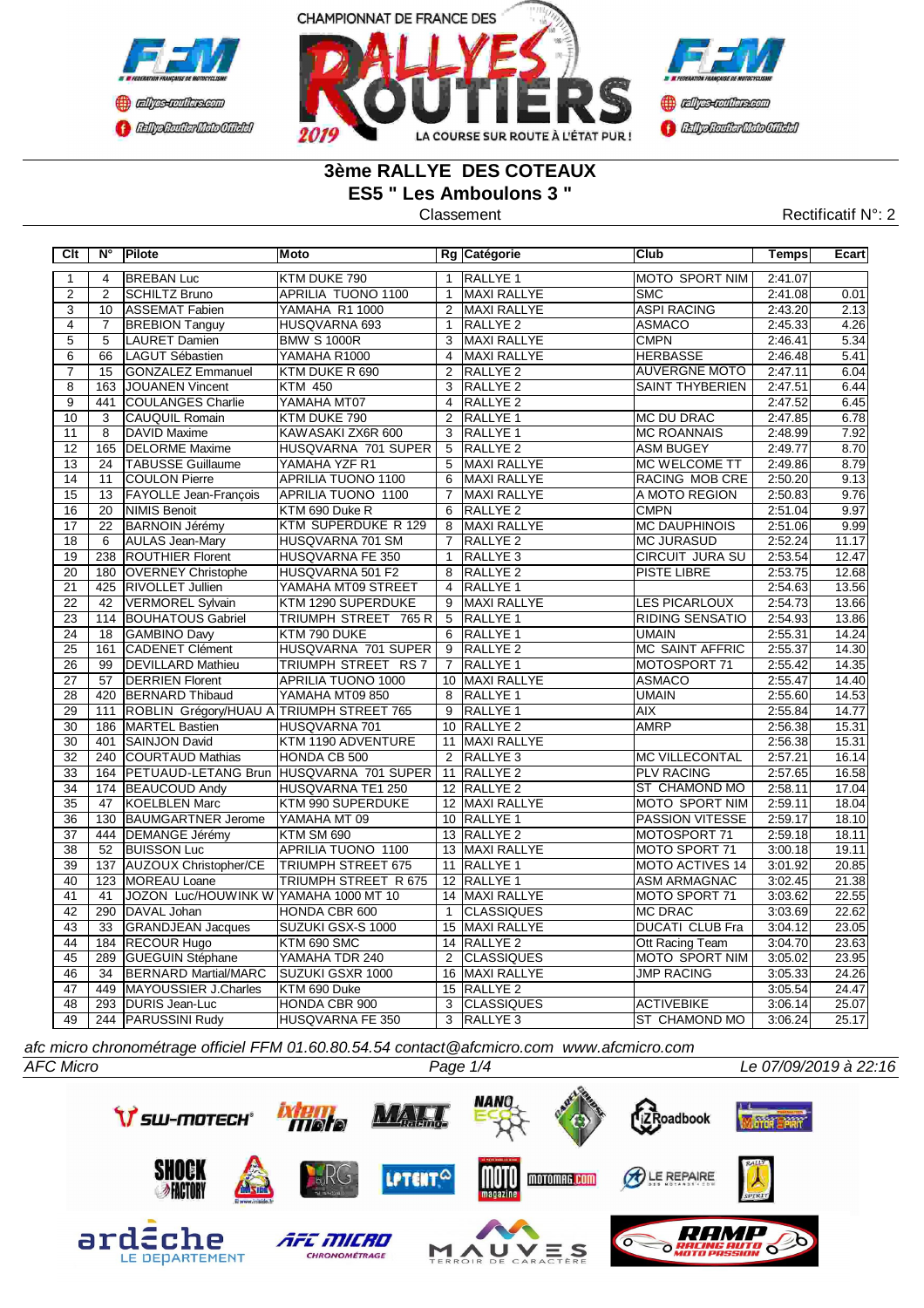



3ème RALLYE DES COTEAUX ES5 " Les Amboulons 3 " Classement Rectificatif N°: 2

| Clt             | $N^{\circ}$     | Pilote                                          | <b>Moto</b>                 |                 | Rg Catégorie            | Club                   | Temps   | Ecart |
|-----------------|-----------------|-------------------------------------------------|-----------------------------|-----------------|-------------------------|------------------------|---------|-------|
| 50              | 417             | <b>OLSCHEWSKI William</b>                       | <b>BMW S1000R</b>           |                 | 17 MAXI RALLYE          |                        | 3:06.33 | 25.26 |
| 51              | 21              | <b>MAUREL Eric</b>                              | APRILIA TUONO 1100          |                 | 18 MAXI RALLYE          | CO 855 SENAS DU        | 3:07.01 | 25.94 |
| 52              |                 | 405   DESTRAZ Jérémiah                          | <b>BMW S1000R</b>           |                 | 19 MAXI RALLYE          |                        | 3:07.15 | 26.08 |
| 53              |                 | 185 ACHARD Norbert                              | HUSQVARNA 701               |                 | 16 RALLYE 2             | <b>AMRP</b>            | 3:08.09 | 27.02 |
| 54              | 312             | CHANAL Gilles/CHANAL                            | PANDA ORIGINAL              | $\mathbf{1}$    | <b>SIDE-CAR INISIDE</b> | MCA MC ANNEMA          | 3:08.21 | 27.14 |
| 55              |                 | 168 STEPHAN Pierre                              | KTM DUKE R 690              | 17              | RALLYE <sub>2</sub>     | MOTO TEAM 95           | 3:08.30 | 27.23 |
| 56              | 94              | <b>LARUE Gilles</b>                             | YAMAHA MT 09 850            |                 | 13 RALLYE 1             | <b>CAROLE MOTO CL</b>  | 3:08.60 | 27.53 |
| 57              |                 | 439 VIGNAUD Frédéric                            | KTM DUKE 790                |                 | 14 RALLYE 1             | KRT                    | 3:09.02 | 27.95 |
| 58              |                 | 302 LETHENET Cyrille                            | YAMAHA 240 TDR              | $\overline{4}$  | CLASSIQUES              | ST CHAMOND MO          | 3:09.10 | 28.03 |
| 59              |                 | 316 BERTHOMIEU Benoit/RE                        | SUZUKI HAYABUSA 1340        | $\overline{2}$  | <b>SIDE-CAR INISIDE</b> | <b>MC RUTHENOIS</b>    | 3:09.36 | 28.29 |
| 60              | 101             | <b>BACCA Riccardo</b>                           | <b>SUZUKI GSXR 750</b>      |                 | 15 RALLYE 1             | <b>PASSION VITESSE</b> | 3:09.49 | 28.42 |
| 61              | 54              | <b>DEBURCK Philippe</b>                         | KTM ADVENTURE 1050          |                 | 20 MAXI RALLYE          | ENDURO AMI DE          | 3:09.53 | 28.46 |
| 62              | 426             | <b>GUERRIN Jérémy</b>                           | <b>TRIUMPH STREET R675</b>  |                 | 16 RALLYE 1             |                        | 3:09.77 | 28.70 |
| 63              | 43              | PICHAT Yohann                                   | KTM 1290 SUPERDUKE          | 21              | <b>MAXI RALLYE</b>      | <b>RAMP</b>            | 3:10.08 | 29.01 |
| 64              |                 | 310 GALVANI Raphael/BRES                        | KAWASAKI CHODA ZX12         | 3               | <b>SIDE-CAR INISIDE</b> | <b>CM BEAUJOLAIS</b>   | 3:10.89 | 29.82 |
| 65              | $\overline{25}$ | <b>BORGEAT Gerard/REAU</b>                      | <b>BMW GS 1250</b>          |                 | 22 MAXI RALLYE          | <b>OXYGENE PSA</b>     | 3:11.24 | 30.17 |
| 66              | 97              | <b>BRUN Eudes</b>                               | TRIUMPH STREET R 675        |                 | 17 RALLYE 1             | MOTO SPORT 71          | 3:11.39 | 30.32 |
| 67              | 411             | <b>DELAUNE Valère</b>                           | SUZUKI GSXR 1300            |                 | 23 MAXI RALLYE          |                        | 3:11.64 | 30.57 |
| 68              | 448             | KOHLER Swann                                    | YAMAHA MT09 850             |                 | 18 RALLYE 1             |                        | 3:12.17 | 31.10 |
| 69              | 261             | <b>COUDURIER Thierry</b>                        | YAMAHA RDLC 350             | $\mathbf{1}$    | <b>ANCIENNES</b>        | <b>ARBUSIGNY</b>       | 3:12.58 | 31.51 |
| $\overline{70}$ | 182             | <b>BRELY Michaël/TOCHE</b>                      | KAWASAKI ER6 650            |                 | 18 RALLYE 2             | <b>LPP TEAM</b>        | 3:12.64 | 31.57 |
| $\overline{71}$ | 296             | <b>PIGEAT Richard</b>                           | <b>DUCATI SUPER SPORT 9</b> | $\overline{5}$  | CLASSIQUES              | RACING MOB CRE         | 3:12.83 | 31.76 |
| $\overline{72}$ |                 | 292 FORTIN Eric                                 | <b>BMW 80GS 1000</b>        | 6               | <b>CLASSIQUES</b>       | <b>MNO</b>             | 3:12.98 | 31.91 |
| 73              |                 | 436 UNAL Thierry                                | KTM SMR 950                 |                 | 19 RALLYE 1             |                        | 3:13.02 | 31.95 |
| 74              |                 | 440 SARRABAYROUSE Brun                          | YAMAHA MT09 850             |                 | 20 RALLYE 1             | <b>KRT</b>             | 3:13.03 | 31.96 |
| 75              | 429             | <b>PATOUILLET</b> Pierre                        | DUCATI MONSTER S2R 8        |                 | 21 RALLYE 1             | ZONE ROUGE MO          | 3:13.42 | 32.35 |
| 76              |                 | 418 BARTOLO Cédric                              | TRIUMPH STREET 675          |                 | 22 RALLYE 1             |                        | 3:13.58 | 32.51 |
| 77              |                 | 113 GROSSE Johann                               | YAMAHA MT09 850             |                 | 23 RALLYE 1             | <b>MOTO TEAM 95</b>    | 3:13.65 | 32.58 |
| 78              |                 | 445 BOURGEOIS Patrick                           | KAWASAKI VERSYS 650         |                 | 19 RALLYE 2             | <b>AUVERGNE MOTO</b>   | 3:13.72 | 32.65 |
| 79              | $\overline{92}$ | RADOJEWSKI Stéphane                             | KTM DUKE 790                |                 | 24 RALLYE 1             | MC DU DRAC             | 3:14.09 | 33.02 |
| 80              | 124             | <b>CHAPAS Tom</b>                               | YAMAHA YZF 750              |                 | 25 RALLYE 1             | <b>MC BESANCON G</b>   | 3:14.18 | 33.11 |
| 81              |                 | 105 SIMONNET Hervé                              | YAMAHA MT 09 850            |                 | 26 RALLYE 1             | CORRC                  | 3:14.50 | 33.43 |
| 82              |                 | 313 RIBES Kévin/RIBES Julie                     | SUZUKI HAYABUSA 130         | $\overline{4}$  | <b>SIDE-CAR INISIDE</b> | <b>CORRC</b>           | 3:14.72 | 33.65 |
| 83              |                 | 235 JARNAC Thomas                               | KTM DUKE 390                | $\overline{4}$  | RALLYE <sub>3</sub>     | <b>DUCATI CLUB Fra</b> | 3:15.19 | 34.12 |
| 84              | 287             | SANTONI J.François                              | <b>HONDA CBR 900</b>        | $\overline{7}$  | <b>CLASSIQUES</b>       | POLICE NATIONAL        | 3:15.59 | 34.52 |
| 85              | 430             | <b>PEYRET Olivier</b>                           | HONDA HORNET 600            | 27              | RALLYE <sub>1</sub>     |                        | 3:16.07 | 35.00 |
| 86              | 109             | <b>FRANCOIS Nicolas</b>                         | HONDA 600 CBF               |                 | 28 RALLYE 1             | <b>GREZAC MC</b>       | 3:16.61 | 35.54 |
| 87              | 331             | MENERET Florian/DUBE                            | YAMAHA FJ 1200              | 5               | <b>SIDE-CAR INISIDE</b> | <b>UM AIN</b>          | 3:17.08 | 36.01 |
| 88              | 170             | <b>GILLI</b> Aurélien                           | YAMAHA MT 07 689            |                 | 20 RALLYE 2             | PIT LONE ENDUR         | 3:17.38 | 36.31 |
| 89              | 46              | DOSMAS Philippe/DOSM                            | <b>BMW GS ADVENTURE 12</b>  |                 | 24 MAXI RALLYE          | LA MAIN AU PANIE       | 3:17.94 | 36.87 |
| 90              | 447             | <b>BOUCHON Jerome</b>                           | KTM EXCF 450                | $\overline{21}$ | <b>RALLYE 2</b>         | <b>RAMP</b>            | 3:17.99 | 36.92 |
| $\overline{91}$ | 432             | <b>VAURIS</b> Etienne                           | <b>DUCATI MONSTER 796</b>   |                 | 29 RALLYE 1             |                        | 3:18.00 | 36.93 |
| $\overline{92}$ | 44              | <b>BASELLO Florent/FORIL</b>                    | HONDA AFRICA TWIN 10        | $\overline{25}$ | MAXI RALLYE             | CORRC                  | 3:18.89 | 37.82 |
| 93              | 407             | COSTE Xavier                                    | <b>BMW R1200</b>            | 26              | MAXI RALLYE             |                        | 3:18.95 | 37.88 |
| 94              | 51              | PELAEZ Sylvain                                  | <b>DUCATI PANIGALE 1100</b> | 27              | MAXI RALLYE             | <b>CMPN</b>            | 3:19.61 | 38.54 |
| 95              |                 | 303 CRESCENZO Sébastien                         | HONDA CBR 900               | 8               | <b>CLASSIQUES</b>       | MOTO SPORT 71          | 3:20.04 | 38.97 |
| 96              |                 | 314 ALEXIS Brice/MOLTENI L SUZUKI HAYABUSA 1300 |                             | 6               | SIDE-CAR INISIDE        | <b>JURA SUD</b>        | 3:20.18 | 39.11 |
| 97              | 424             | <b>FOURNIER Martial</b>                         | SUZUKI GSR 750              | $\overline{30}$ | <b>RALLYE 1</b>         |                        | 3:20.69 | 39.62 |
| 98              | 91              | <b>GRATIOT Caroline</b>                         | HONDA 600                   |                 | 31 RALLYE 1             | <b>ASPI RACING</b>     | 3:20.78 | 39.71 |

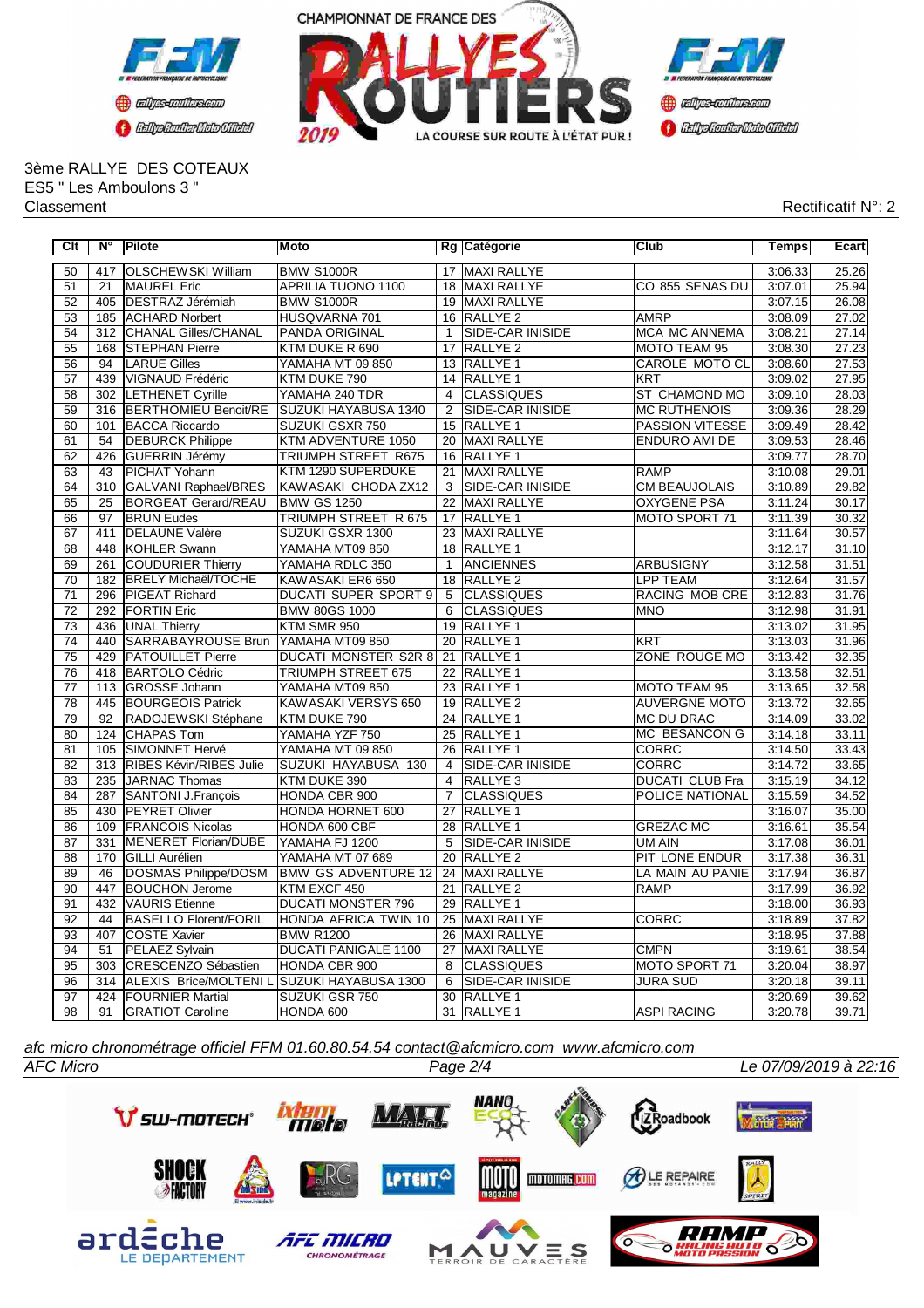



3ème RALLYE DES COTEAUX ES5 " Les Amboulons 3 " Classement Rectificatif N°: 2

| Clt              | N°              | Pilote                       | <b>Moto</b>                    |                 | Rg Catégorie            | Club                   | Temps   | Ecart   |
|------------------|-----------------|------------------------------|--------------------------------|-----------------|-------------------------|------------------------|---------|---------|
| 99               | 162             | <b>DUPUIS-MAURIN Valéry</b>  | KAWASAKI ER6-N                 |                 | 22 RALLYE 2             | <b>MC DRAC</b>         | 3:20.87 | 39.80   |
| 100              | 423             | <b>D'ABRIGEON Franck</b>     | <b>TRIUMPH STREET R675</b>     |                 | 32 RALLYE 1             |                        | 3:21.11 | 40.04   |
| 101              | 431             | <b>TOURNIER David</b>        | HONDA HORNET 600               |                 | 33 RALLYE 1             |                        | 3:21.60 | 40.53   |
| 102              | 433             | <b>PINCE Yann</b>            | HUSQVARNA 701                  | 23              | RALLYE <sub>2</sub>     | <b>CENTRAL TEAM</b>    | 3:22.03 | 40.96   |
| 103              | 160             | <b>BOUSSELIN Philippe</b>    | KTM DUKE 690                   |                 | 24 RALLYE 2             |                        | 3:22.13 | 41.06   |
| 104              | 421             | <b>BERNARD Loïc</b>          | KAWASAKI Z 750                 | 34              | RALLYE <sub>1</sub>     | <b>UMAIN</b>           | 3:22.28 | 41.21   |
| 105              | 188             | <b>BOYER Thierry</b>         | TRIUMPH 675                    | 25              | <b>RALLYE 2</b>         | MOTOSPORT 71           | 3:23.04 | 41.97   |
| 106              | 37              | <b>NOVET Thibaud</b>         | <b>KTM SUPER DUKE R 1</b>      | 28              | <b>MAXI RALLYE</b>      | <b>MC DAUPHINOIS</b>   | 3:24.22 | 43.15   |
| 107              | 408             | <b>BOURSIER Michel</b>       | KTM 990 SMT                    | 29              | <b>MAXI RALLYE</b>      |                        | 3:24.51 | 43.44   |
| 108              | 175             | <b>CAILLOT Eric</b>          | YAMAHA MT 07 689               | 26              | <b>RALLYE 2</b>         | <b>RC CREUSOTIN</b>    | 3:24.67 | 43.60   |
| 109              | 291             | <b>THEILLAC Thierry</b>      | <b>DUCATI SS 900</b>           | 9               | <b>CLASSIQUES</b>       | <b>MC ANGOUMOISI</b>   | 3:24.82 | 43.75   |
| 110              | 481             | MENIGOZ Laurent              | <b>APRILIA PEGASO 650</b>      | 10              | <b>CLASSIQUES</b>       |                        | 3:25.04 | 43.97   |
| 111              | 167             | <b>MOLINET Denis</b>         | KAWASAKI VERSYS 650            | 27              | <b>RALLYE 2</b>         | <b>MC DAUPHINOIS</b>   | 3:25.71 | 44.64   |
| 112              | 402             | <b>FONTESSE Sébastien</b>    | KTM 990 SUPERDUKE              |                 | 30 MAXI RALLYE          |                        | 3:26.26 | 45.19   |
| $\overline{113}$ | 315             | <b>LEPAGE Pauline/LEPAG</b>  | YAMAHA R1 MS-R 1000            | $\overline{7}$  | SIDE-CAR INISIDE        | MC <sub>2</sub> A      | 3:26.46 | 45.39   |
| 114              | 187             | NOLY Bernard                 | KTM EXC 500                    | 28              | RALLYE <sub>2</sub>     | <b>ASPI RACING</b>     | 3:26.60 | 45.53   |
| 115              | 271             | <b>DUFOUR Marc</b>           | GAUTHIER F2 250                | 2               | ANCIENNES               | <b>CM BEAUJOLAIS</b>   | 3:27.23 | 46.16   |
| 116              | 246             | <b>DION Fabrice</b>          | KTM DUKE 390                   | $\overline{5}$  | <b>RALLYE 3</b>         | <b>MC FLEUR DE LYS</b> | 3:27.84 | 46.77   |
| 117              | 321             | <b>BLEUSEZ David/CAPDE</b>   | CHODA ORIGINAL 1100            | 8               | <b>SIDE-CAR INISIDE</b> | <b>RACING MOB CRE</b>  | 3:27.99 | 46.92   |
| $\overline{118}$ | 317             | <b>BACON Franck/CHOPAR</b>   | KTM CHODA RC8R 1190            | $\overline{9}$  | SIDE-CAR INISIDE        | RACING MOB CRE         | 3:28.74 | 47.67   |
| 119              | 437             | <b>FOUILLAND Bruno</b>       | <b>DUCATI MONSTER S2R 8</b>    | $\overline{35}$ | <b>RALLYE 1</b>         |                        | 3:29.24 | 48.17   |
| 120              | 491             | <b>BURRICAND Vincent/SE</b>  | HONDA ORION CBR 1000           | 10              | <b>SIDE-CAR INISIDE</b> | <b>LRLM</b>            | 3:29.38 | 48.31   |
| 121              | 173             | MESSEGHEM Christian          | KAWASAKI VERSYS 650            |                 | 29 RALLYE 2             | MC DU COMMING          | 3:29.45 | 48.38   |
| 122              | 55              | <b>LAMOUR Marc</b>           | HONDA CBR 1100                 | 31              | <b>MAXI RALLYE</b>      | VAL DE SEINE 76        | 3:29.65 | 48.58   |
| 123              | 318             | <b>COUDERC Gilles/COUD</b>   | YAMAHA FJ 1200                 | 11              | SIDE-CAR INISIDE        | <b>MC VILLECONTAL</b>  | 3:31.24 | 50.17   |
| 124              | 115             | <b>DELACROIX Alain</b>       | <b>TRIUMPH STREET</b><br>765 R | 36              | RALLYE <sub>1</sub>     | MUTUELLE DES M         | 3:31.67 | 50.60   |
| 125              | 434             | <b>ASFAUX Antoine</b>        | TRIUMPH STREET 675             | 37              | <b>RALLYE 1</b>         |                        | 3:32.73 | 51.66   |
| 126              | 107             | MATHIEU Sylvain              | <b>SUZUKI GSXR 750</b>         | 38              | <b>RALLYE 1</b>         | MOTOSPORT 71           | 3:33.66 | 52.59   |
| 127              | 264             | RIVOLLET Jean-Yves           | <b>GAUTHIER GA 125</b>         | 3               | ANCIENNES               | <b>RAMP</b>            | 3:37.58 | 56.51   |
| 128              | $\overline{30}$ | MOTTAZ Rémi                  | HONDA CB S 1300                | 32              | MAXI RALLYE             | <b>MGB MOTO</b>        | 3:37.65 | 56.58   |
| 129              | 460             | <b>REYNAUD Alexandre</b>     | HONDA CB 499                   | 6               | RALLYE <sub>3</sub>     | RAMP                   | 3:37.81 | 56.74   |
| 130              | 461             | <b>CHRISTIN Pierre</b>       | KTM EXC 125                    | $\overline{7}$  | RALLYE <sub>3</sub>     | <b>MCA</b>             | 3:38.92 | 57.85   |
| $\overline{131}$ | 446             | <b>FARGIER Jean-Luc</b>      | KAWASAKI ER6-N 650             | 30              | RALLYE <sub>2</sub>     |                        | 3:39.64 | 58.57   |
| 132              | 31              | <b>POTIER Guillaume</b>      | DUCATI MULTISTRADA 1           |                 | 33 MAXI RALLYE          | <b>MOTO SPORT NIM</b>  | 3:40.13 | 59.06   |
| 133              | 427             | <b>PERROT Sabine</b>         | <b>TRIUMPH STREET R675</b>     | $\overline{39}$ | <b>RALLYE 1</b>         | MOTO SPORT NIM         | 3:40.56 | 59.49   |
| 134              | 480             | POUTIER J.Francois           | HONDA FT 500                   | 11              | <b>CLASSIQUES</b>       |                        | 3:41.64 | 1:00.57 |
| 135              | 311             | <b>GUILHOT Frédéric/FANG</b> | <b>TRIUMPH 955 SPRINT</b>      | 12              | <b>SIDE-CAR INISIDE</b> | <b>GUIDONS VELLAV</b>  | 3:42.21 | 1:01.14 |
| 136              | 435             | HANNIGSBERG Morgane          | KTM DUKE 690                   | $\overline{31}$ | <b>RALLYE 2</b>         |                        | 3:43.33 | 1:02.26 |
| 137              | 267             | <b>MARTIN Eric</b>           | SUZUKI GS 750                  | 4               | <b>ANCIENNES</b>        | <b>MC VILLECOMTAL</b>  | 3:46.08 | 1:05.01 |
| 138              | 265             | <b>FOUGERAS Gabriel</b>      | <b>BMW R65 650</b>             | $\overline{5}$  | <b>ANCIENNES</b>        | <b>CAGNES S/VILLEN</b> | 3:47.95 | 1:06.88 |
| 139              | 410             | MARCO Fabien                 | DUCATI ST3 992                 | 34              | MAXI RALLYE             | <b>MC PAYS D'AIX</b>   | 3:54.17 | 1:13.10 |
| 140              | 251             | <b>GERMANIQUE Pascal</b>     | KTM 390 DUKE                   | 8               | <b>RALLYE3</b>          | <b>MC VERO</b>         | 3:54.28 | 1:13.21 |
| 141              | 263             | ZANUTTO J.François           | YAMAHA RDLC 350                | 6               | <b>ANCIENNES</b>        | <b>MOTO CLUB ZON</b>   | 3:58.16 | 1:17.09 |
| 142              | 492             | <b>TORRESAN Michel/TOR</b>   | ACM SSIORION 1000              | 13              | SIDE-CAR INISIDE        |                        | 3:59.13 | 1:18.06 |
| 143              | 463             | <b>ORANGER Sylvain</b>       | YAMAHA YZF R125                | $\overline{9}$  | RALLYE <sub>3</sub>     | <b>LNCMPNDA</b>        | 4:10.32 | 1:29.25 |
| 144              | 409             | <b>GILOT Eric</b>            | DUCATI ST2 944                 |                 | 35 MAXI RALLYE          | <b>MC PAYS D'AIX</b>   | 4:23.71 | 1:42.64 |